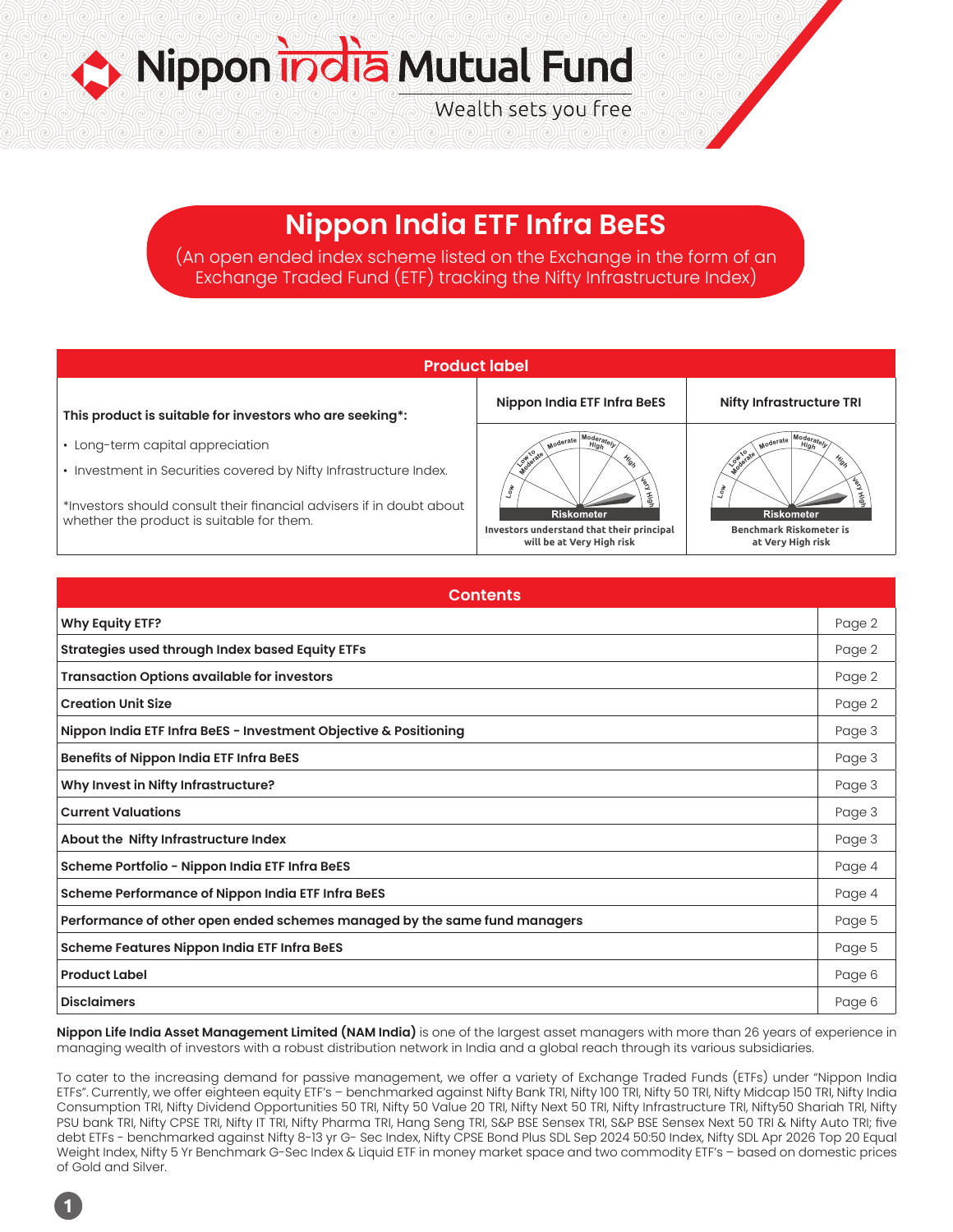# **Why Equity ETF?**

- **Ease of transaction -** Can be easily bought / sold like any other stock on the exchange through terminals spread across the country
- **Ease of Liquidity -** Can be bought / sold anytime during market hours (subject to availability of buyer/seller) at prices prevailing in the market. Thus, investor transacts at real-time prices.
- **Low Cost -** Generally less expensive than investing in multiple individual securities.
- **Other Special Features** 
	- Instant diversification through exposure to a large number of stocks by purchasing as low as 1 unit
	- Buying / selling at close to live price and not end-of-day, also ability to put limit orders
	- Authorised Participants / Large investors can buy in creation unit size directly from the AMC at Live Prices un creation unit sizes

# **Strategies used through Index based Equity ETFs**

- Liquidity Management ETFs can be used for a given percentage of each asset class to provide a liquidity buffer across the asset allocation
- Portfolio Completion ETFs allow investors to gain exposure to an asset class that is under-represented in the asset allocation
- Cash Equitization ETFs assist in remaining fully invested into equity as per the allocation model, while maintaining liquidity, thus minimizing the cash drag effect on the portfolio
- **Portfolio Transitions –** Since ETFs are passive funds, they may help maintain market exposure while there are changes in sector/ stock allocations in a portfolio, hence avoids the risk of missing any market movement

# **Transaction Options available for investors**

| <b>Subscription</b>                                                  | <b>Process</b>                            | <b>Features</b>                                                                                                                                                                                                                                                                       |
|----------------------------------------------------------------------|-------------------------------------------|---------------------------------------------------------------------------------------------------------------------------------------------------------------------------------------------------------------------------------------------------------------------------------------|
| <b>Through Stock Exchange</b>                                        | Online Terminal / Stock Broker            | Can trade as less as I Unit<br>$\bullet$<br>Funding to be done on T+1<br>$\bullet$<br>Unit credit on T+2<br>$\bullet$<br>Transaction on Exchange traded price<br>$\bullet$<br>No paperwork<br>$\bullet$<br>Transaction on order matching and avail-<br>$\bullet$<br>ability of quotes |
| <b>Through AMC</b> (Authorized Participants $\&$<br>Large Investors) | Transaction form with requisite documents | Can transact in multiples of creation unit<br>$\bullet$<br>size<br>Transaction in exchange of Portfolio de-<br>$\bullet$<br>posit & Cash Component                                                                                                                                    |
| Redemption                                                           | <b>Process</b>                            | <b>Features</b>                                                                                                                                                                                                                                                                       |
| <b>Through Stock Exchange</b>                                        | Online terminal / Stock Broker            | Can trade as less as I Unit<br>Units taken on T+1<br>Amount credited T+2<br>$\bullet$                                                                                                                                                                                                 |
| <b>Through AMC</b> (Authorized Participants &<br>Large Investors)    | Redemption Request                        | Can trade in multiples of creation unit size<br>$\bullet$<br>Transaction in exchange of Portfolio de-<br>$\bullet$<br>posit & Cash Component                                                                                                                                          |

# **Creation Unit Size**

Creation Unit size is the minimum denomination of unit that can be directly purchased/redeemed from AMC

| <b>Tradable Unit</b>                  | Composition                                         | Creation Unit Size \                          | NAV Value $(Rs.)^*$ | <b>Approx. Basket Value</b><br>$(Rs.)^*$ |
|---------------------------------------|-----------------------------------------------------|-----------------------------------------------|---------------------|------------------------------------------|
| I Unit Nippon India ETF<br>Infra BeES | $\sim$ 1/10 of Nifty Infrastructure<br><i>Index</i> | 5,000 units of Nippon<br>India ETF Infra BeES | 533.4653            | 2,667,327                                |

\*Data as of 29th April, 2022 taken as reference value

## **Importance of Creation Unit Size**

- In case of non-availability of sizeable quote, Investors can transact with the AMC in creation unit lots
- Investors can transact both in form of cash or stock basket comprising the index
- Units are created at live NAV price plus expenses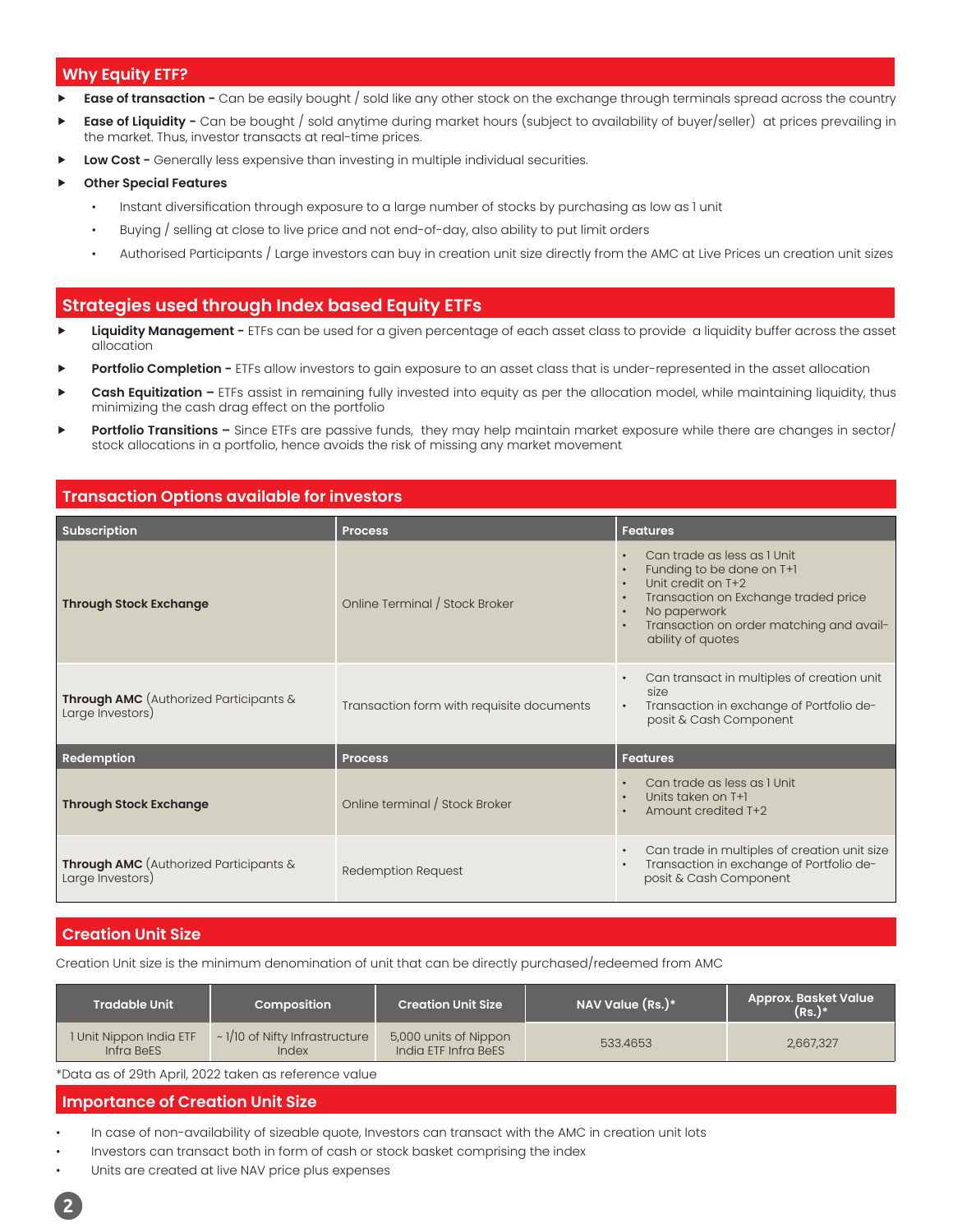# **Nippon India ETF Infra BeES**

## **Investment Objective Nippon India ETF Infra BeES**

The investment objective of Nippon India ETF Infra BeES is to provide returns that, before expenses, closely correspond to the total returns of the Securities as represented by the Nifty Infrastructure Index by investing in the Securities in the same proportion as in the Index.There can be no assurance or guarantee that the investment objective of the Scheme will be achieved.

## **Positioning – Nippon India ETF Infra BeES**

- Nippon India ETF Infra BeES is an Exchange Traded Fund (ETF) listed on NSE, which invests in stocks of Nifty Infrastructure Index in the same proportion as the underlying Index
- Nippon India ETF Infra BeES is less expensive than investing in individual securities of the Nifty Infrastructure Index.
- It provides an opportunity to investors for passively investing in a well diversified portfolio of companies belonging to Telecom, Power, Port, Air, Roads, Railways, shipping and other Utility Services providers. The Index comprises of maximum 30 companies listed on National Stock Exchange of India (NSE).

# **Benefits of Nippon India ETF Infra BeES**

- **Nifty Infrastructure Index represents the Infra theme companies listed on NSE:** The Index comprise of a maximum 30 companies from Infrastructure theme
- Well Defined Portfolio: Nippon India ETF Infra BeES investment strategy & stock selection is clearly defined; it would replicate the Nifty Indrastructure Index & invest in companies forming the index in same proportion as the underlying index
- **Diversification:** Buying a single unit currently offers diversification of stocks of the infrastructure theme
- Transparency: Nifty Infrastructure Index constituents are made available in public domain on a daily basis by NSE
- Liquidity: ETF units are traded on exchanges & can be easily liquidated during trading hours. Authorised Participants / Large Investors also have the option of coming to the AMC for procurement/sale of units in creation unit sizes (5,000 units with 1 unit equivalent to 1/10 of Nifty Infrastructure Index)
- Index track Record: Base date Jan 2004, the index has a track record of more than 18 years.

## **Source:** NSE & NSE Indices Ltd.

# **Why Invest in Nifty Infrastructure?**

NIFTY Infrastructure Index represents the infra theme and includes companies belonging to Telecom, Power, Port, Air, Roads, Railways, shipping and other Utility Services providers. The Index provides opportunities to take exposure in infra theme via 30 companies listed on National Stock Exchange of India (NSE).

# **Current Valuations**

The P/E , P/B and dividend yield of Nifty Infrastructure Index are as follows:

| Date                             | Index Level | Price Earning (P/E) | Price to Book (P/B) | Dividend Yield (%) |
|----------------------------------|-------------|---------------------|---------------------|--------------------|
| 29th April, 2022<br>(At Present) | 5127.85     | 16.69               | 3.06                | 1.95               |

#### **Source:** www.nseindia.com

# **About Nifty Infrastructure Index**

The Nifty Infrastructure index is a well-diversified of maximum 30 stock index representing the infra theme.Launched on August 2007 and base date of January 01, 2004 indexed to a base value of 1,000 .

- **Selection Criteria**
- Companies should form part of NIFTY 500 at the time of review. In case, the number of eligible stocks representing a particular sector within NIFTY 500 falls below 10, then deficit number of stocks shall be selected from the universe of stocks ranked within top 800 based on both average daily turnover and average daily full market capitalisation based on previous six months period data used for index rebalancing of NIFTY 500.
- The company's trading frequency should be at least 90% in the last six months.
- Companies should form a part of infrastructure sector.
- The company should have a listing history of 6 months. A company which comes out with an IPO will be eligible for inclusion in the index, if it fulfils the normal eligibility criteria for the index for a 1 month period instead of a 6 month period.
- The companies are sorted in the descending order of the Free-Float Market capitalization (FF MCap) and final selection of companies shall be made based on the FF MCap to form part of the index.
- In case of NIFTY Infrastructure index, companies that are allowed to trade in F&O segment at NSE are only eligible to be constituent of the index.
- Companies will be included if free-float market capitalisation is 1.5 times the freefloat market capitalization of the smallest index constituent in respective index.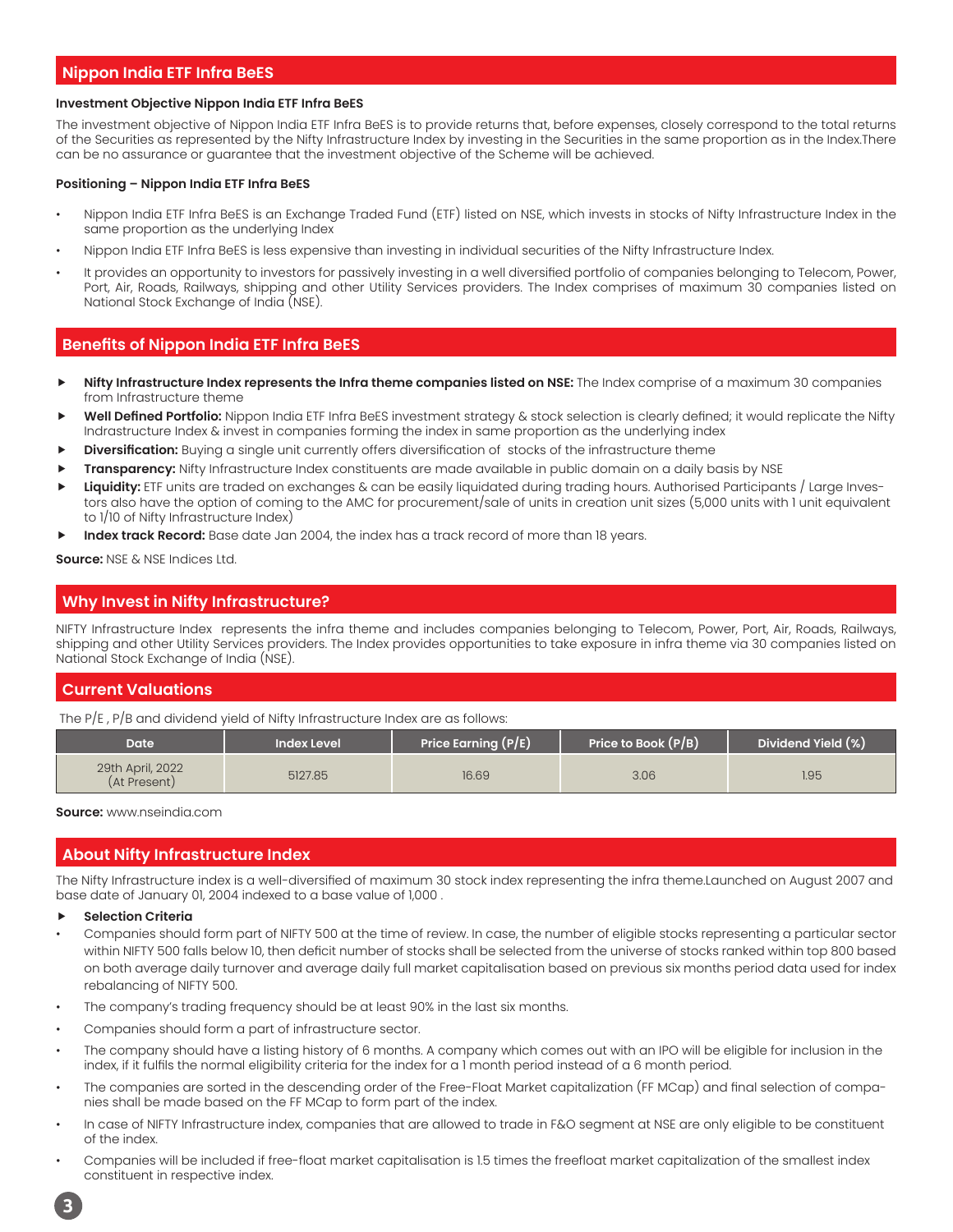- Weightage of each stock in the index is calculated based on its free-float market capitalization such that no single stock shall be more than 20% at the time of rebalancing.
- The review will take place on a semi-annual basis.

## **Source: NSE Indices Ltd.**

**Note:** The performance of the scheme shall be benchmarked to the Total Return (TRI) variant of the Index chosen as a benchmark.

|                | Scheme Portfolio - Nippon India ETF Infra BeES as on 30th April, 2022 |                  |              |                                                                   |                  |  |  |
|----------------|-----------------------------------------------------------------------|------------------|--------------|-------------------------------------------------------------------|------------------|--|--|
| Sr.<br>No.     | <b>Stock Name</b>                                                     | Weightage<br>(%) | Sr. No.      | <b>Stock Name</b>                                                 | Weightage<br>(%) |  |  |
|                | Reliance Industries Limited                                           | 20.54%           | 17           | <b>DLF Limited</b>                                                | 1.42%            |  |  |
| $\overline{2}$ | Larsen & Toubro Limited                                               | 12.65%           | 18           | Siemens Limited                                                   | 1.24%            |  |  |
| 3              | <b>Bharti Airtel Limited</b>                                          | 10.78%           | 19           | <b>ACC Limited</b>                                                | 1.21%            |  |  |
| 4              | Power Grid Corporation of India Limited                               | 4.81%            | 20           | Indian Railway Catering And Tourism<br><b>Corporation Limited</b> | 1.21%            |  |  |
| 5              | UltraTech Cement Limited                                              | 4.77%            | 21           | Godrej Properties Limited                                         | 1.14%            |  |  |
| 6              | <b>NTPC Limited</b>                                                   | 4.59%            | 22           | Ashok Leyland Limited                                             | 1.13%            |  |  |
| 7              | Grasim Industries Limited                                             | 3.92%            | 23           | InterGlobe Aviation Limited                                       | 1.10%            |  |  |
| 8              | Adani Ports and Special Economic Zone Limited                         | 3.81%            | 24           | Container Corporation of India Limited                            | 1.10%            |  |  |
| 9              | Oil & Natural Gas Corporation Limited                                 | 3.62%            | 25           | Balkrishna Industries Limited                                     | 1.08%            |  |  |
| 10             | Apollo Hospitals Enterprise Limited                                   | 2.83%            | 26           | Hindustan Petroleum Corporation Limited                           | 1.07%            |  |  |
| 11             | <b>Tata Power Company Limited</b>                                     | 2.54%            | 27           | Indus Towers Limited                                              | 1.04%            |  |  |
| 12             | Shree Cement Limited                                                  | 2.33%            | 28           | Petronet LNG Limited                                              | 0.94%            |  |  |
| 13             | <b>Bharat Petroleum Corporation Limited</b>                           | 2.14%            | 29           | Indraprastha Gas Limited                                          | 0.76%            |  |  |
| 14             | Indian Oil Corporation Limited                                        | 1.98%            | 30           | <b>MRF Limited</b>                                                | 0.64%            |  |  |
| 15             | GAIL (India) Limited                                                  | 1.79%            | 31           | Cash & Other Receivables                                          | 0.13%            |  |  |
| 16             | Ambuja Cements Limited                                                | 1.69%            | <b>Total</b> |                                                                   | 100.00%          |  |  |

**Note:** The stocks mentioned form a part of the portfolio of the scheme and may or may not form a part of the portfolio in future. Please read Scheme Information Document carefully for more details and risk factors.

# **Scheme Performance of Nippon India ETF Infra BeES as on 30th April, 2022**

| NAV as on April 29, 2022: ₹533.4653 |              |         |         |                        |  |  |  |
|-------------------------------------|--------------|---------|---------|------------------------|--|--|--|
|                                     | <b>CAGR%</b> |         |         |                        |  |  |  |
| <b>Particulars</b>                  | 1 Year       | 3 Years | 5 Years | <b>Since Inception</b> |  |  |  |
| Nippon India ETF Infra BeES         | 27.11        | 18.67   | 10.03   | 3.13                   |  |  |  |
| <b>B:Nifty Infrastructure TRI</b>   | 28.63        | 20.28   | 11.44   | 4.30                   |  |  |  |
| AB:Nifty 50 TRI                     | 18.29        | 14.67   | 14.34   | 10.79                  |  |  |  |
| Value of ₹10000 Invested            |              |         |         |                        |  |  |  |
| Nippon India ETF Infra BeES         | 12,703       | 16,713  | 16,136  | 14,293                 |  |  |  |
| <b>B:Nifty Infrastructure TRI</b>   | 12,854       | 17,400  | 17,200  | 16,282                 |  |  |  |
| AB:Nifty 50 TRI                     | 11,824       | 15,079  | 19,556  | 32,780                 |  |  |  |
| Inception Date: Sep 29, 2010        |              |         |         |                        |  |  |  |

## **Fund Manager: Mehul Dama (Since November, 2018)**

#### **Performance as on 30th April, 2022**

**4**

B: Benchmark, AB: Additional Benchmark, TRI: Total Return Index

TRI - Total Returns Index reflects the returns on the index arising from (a) constituent stock price movements and (b) dividend receipts from constituent index stocks, thereby showing a true picture of returns.

For Exchange Traded Funds of Nippon India Mutual Fund, performance is provided at Scheme level using IDCW Reinvestment NAV's, since there are no separate plan/option under such Schemes.

Period for which scheme's performance has been provided is computed basis last day of the month-end preceding the date of advertisement.

Past performance may or may not be sustained in future and the same may not necessarily provide the basis for comparison with other investment. Performance of the schemes (wherever provided) are calculated basis CAGR for the past 1 year, 3 years, 5 years and since inception. IDCWs (if any) are assumed to be reinvested at the prevailing NAV. Performance of the scheme would be Net of Dividend distribution tax, if any. Face value of scheme is Rs.10/ per unit. In case, the start/end date of the concerned period is non-business day (NBD), the NAV of the previous date is considered for computation of returns.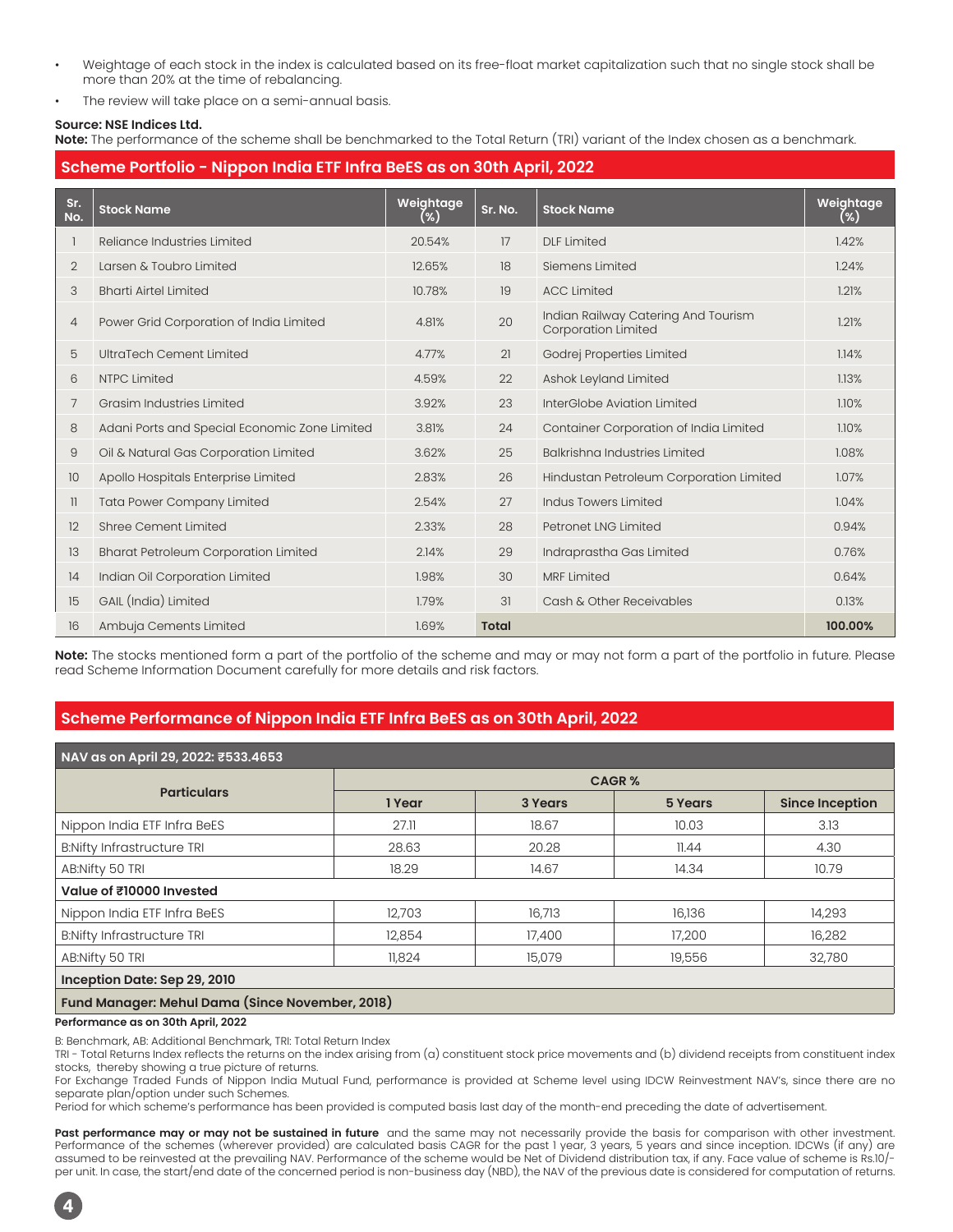Finance Act 2020 has abolished dividend distribution tax on IDCW declared and paid by Mutual Fund scheme. W.e.f. 01.04.2020 IDCW received from Mutual fund scheme is taxable in the hands of investor and mutual fund scheme is required to withhold tax on IDCW as per applicable rate.

## **Performance of other open ended schemes managed by the same fund managers as on 30th April, 2022**

|                                             | <b>CAGR%</b>  |                  |                       |                  |                       |                  |
|---------------------------------------------|---------------|------------------|-----------------------|------------------|-----------------------|------------------|
| Scheme Name/s                               | 1 Year Return |                  | <b>3 Years Return</b> |                  | <b>5 Years Return</b> |                  |
|                                             | Scheme        | <b>Benchmark</b> | Scheme                | <b>Benchmark</b> | <b>Scheme</b>         | <b>Benchmark</b> |
| Top 3                                       |               |                  |                       |                  |                       |                  |
| CPSE ETF*                                   | 53.71         | 54.54            | 8.82                  | 9.30             | 3.29                  | 3.61             |
| Nippon India ETF PSU Bank BeES*             | 34.06         | 34.75            | $-3.82$               | $-3.26$          | $-5.85$               | $-5.31$          |
| Nippon India Nifty Smallcap 250 Index Fund# | 29.48         | 31.84            | <b>NA</b>             | <b>NA</b>        | <b>NA</b>             | <b>NA</b>        |
| <b>Bottom 3</b>                             |               |                  |                       |                  |                       |                  |
| Nippon India ETF Shariah BeES*              | 14.70         | 15.99            | 16.86                 | 18.18            | 13.85                 | 15.21            |
| Nippon India ETF Bank BeES*                 | 10.27         | 10.51            | 6.23                  | 6.92             | 9.95                  | 10.45            |
| Nippon India Gold Savings Fund#             | 9.90          | 11.46            | 16.34                 | 17.94            | 10.63                 | 12.27            |

Nippon India Nifty Smallcap 250 Index Fund has not completed 3 years, the performance details of 1 year is provided herein

Mr. Mehul Dama has been managing CPSE ETF since Sept 2021

Mr. Mehul Dama has been managing Nippon India ETF PSU Bank BeES since Nov 2018

Mr. Mehul Dama has been managing Nippon India Nifty Smallcap 250 Index Fund since Oct 2020

Mr. Mehul Dama has been managing Nippon India ETF Shariah BeES since Nov 2018

Mr. Mehul Dama has been managing Nippon India ETF Bank BeES since Sept 2021

Mr. Mehul Dama has been managing Nippon India Gold Savings Fund since Nov 2018

#### **Note:**

- a. Mr. Mehul Dama manages 25 open-ended schemes of Nippon India Mutual Fund .
- b. In case the number of schemes managed by a fund manager is more than six, in the performance data of other schemes, the top 3 and bottom 3 schemes managed by fund manager has been provided herein are on the basis of 1 Year CAGR returns c. Period for which scheme's performance has been provided is computed basis last day of the month-end preceding the date of
- advertisement
- d. Different schemes shall have a different expense structure.

\*The Scheme does not offer any Plans/Options. The performance details are provided at Scheme level using IDCW Reinvestment NAV's. # The performance details provided herein are of Growth Plan (Regular Plan).

Past performance may or may not be sustained in future and the same may not necessarily provide the basis for comparison with other Investment. IDCWs (if any) are assumed to be reinvested at the prevailing NAV. Performance of the scheme would be Net of Dividend distribution tax, if any. Face value of Nippon India ETF PSU Bank BeES and Nippon India ETF Bank BeES is Re.1/- per unit. Face Value of other schemes is Rs.10/- per unit. In case, the start/end date of the concerned period is non-business day (NBD), the NAV of the previous date is considered for computation of returns.

Finance Act 2020 has abolished dividend distribution tax on IDCW declared and paid by Mutual Fund scheme. W.e.f. 01.04.2020 IDCW received from Mutual fund scheme is taxable in the hands of investor and mutual fund scheme is required to withhold tax on IDCW as per applicable rate.

# **Scheme Features of Nippon India ETF Infra BeES**

| <b>Nature of Scheme</b>                     | An open ended index scheme listed on the Exchange in the form of an Exchange Traded Fund (ETF) tracking                                                                                                                                                                    |
|---------------------------------------------|----------------------------------------------------------------------------------------------------------------------------------------------------------------------------------------------------------------------------------------------------------------------------|
|                                             | the Nifty Infrastructure Index                                                                                                                                                                                                                                             |
| <b>Benchmark</b>                            | Nifty Infrastructure TRI                                                                                                                                                                                                                                                   |
| <b>Fund Manager</b>                         | Mehul Dama                                                                                                                                                                                                                                                                 |
| <b>Inception Date</b>                       | September 29, 2010                                                                                                                                                                                                                                                         |
| Rule of $20 - 25$                           | Rule of a minimum of 20 investors and no single investor accounting for more than 25% of the corpus of the<br>Scheme does not apply to ETFs                                                                                                                                |
| <b>Asset Allocation</b>                     | Securities constituting Nifty Infrastructure Index : 95%-100% Money Market Instruments (with maturity not<br>exceeding 91 days), including Tri - Party Repo on G-Secs or T-Bills, cash & cash equivalents: 0%-5%<br>Investors are requested to refer SID for more details. |
| Transparency/NAV<br><b>Disclosure</b>       | Nippon India Mutual Fund shall declare the Net asset value of the scheme on every business day<br>on AMFI's website www.amfiindia.com by 11:00 p.m. on the day of declaration of the NAV and also on<br>mf.nipponindiaim.com                                               |
| <b>Value of Unit</b>                        | The value of each unit of the Scheme would be approximately equal to 1/10th of the value of Nifty Infrastructure<br>Index                                                                                                                                                  |
| Load Structure                              | Entry & Exit Load: Nil                                                                                                                                                                                                                                                     |
| <b>Minimum Application</b><br><b>Amount</b> | The minimum number of Units that can be bought or sold on the exchange is 1 (one) unit and in multiples of 1<br>unit.<br>Directly from AMC: Allowed to Authorized Participants & Large Investors in form of creation unit size of 5,000 units                              |
| Dematerialization                           | Units of the scheme will only be available in Dematerialized (electronic) form only                                                                                                                                                                                        |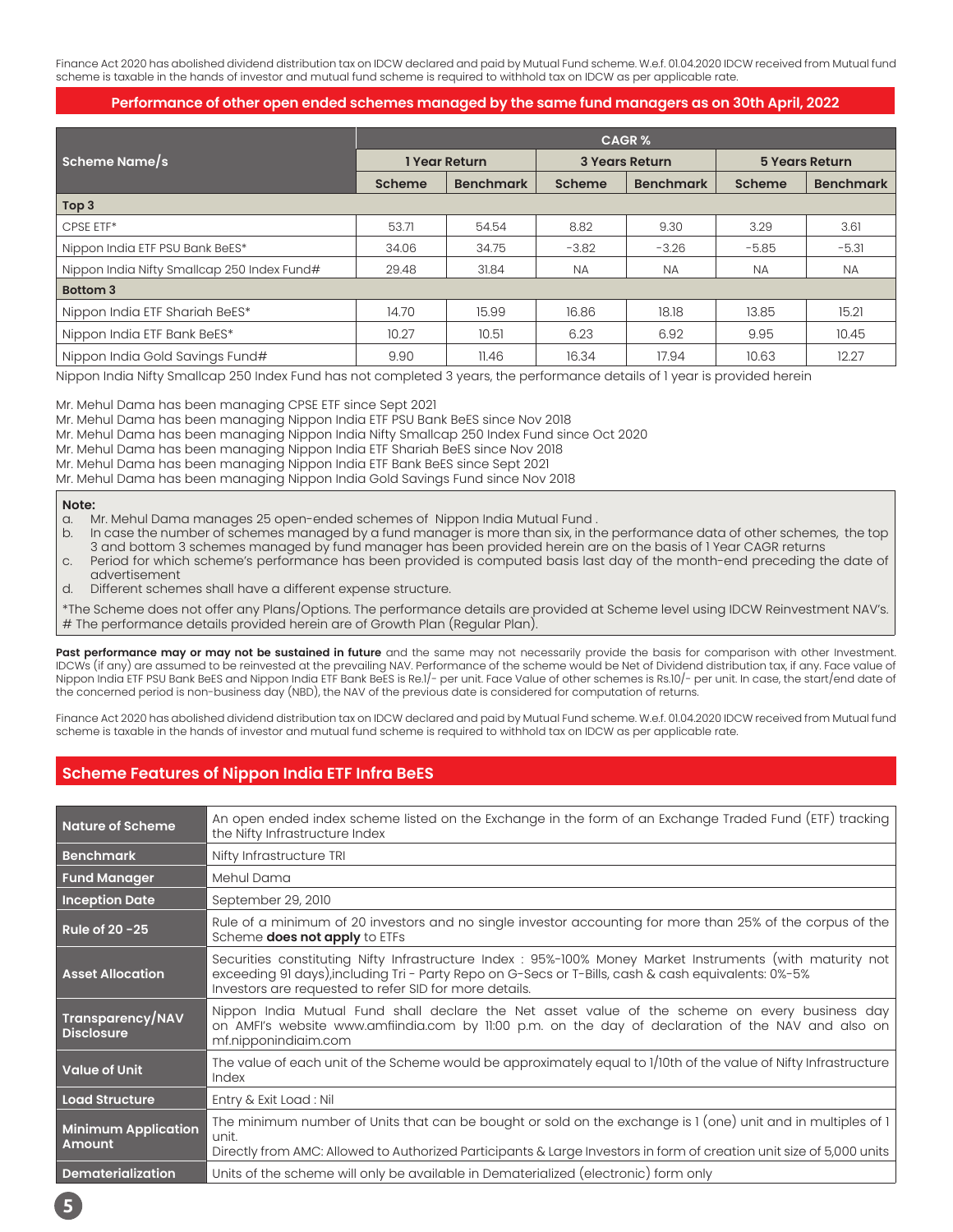| <b>Product Label</b>                                                                                                                                                 |                                                                                                                                                                                                      |                                                                                                                       |                                                                                                   |  |  |
|----------------------------------------------------------------------------------------------------------------------------------------------------------------------|------------------------------------------------------------------------------------------------------------------------------------------------------------------------------------------------------|-----------------------------------------------------------------------------------------------------------------------|---------------------------------------------------------------------------------------------------|--|--|
| <b>Scheme Name</b>                                                                                                                                                   | This Product is suitable for Investors<br>who are Seeking*                                                                                                                                           | <b>Fund Riskometer</b>                                                                                                | <b>Benchmark Riskometer</b>                                                                       |  |  |
| <b>CPSE ETF</b><br>(An Open-ended Index Exchange Traded<br>Fund)<br><b>Benchmark: Nifty CPSE TRI</b>                                                                 | Long-term capital appreciation<br>Investment in Securities covered by<br>the Nifty CPSE Index.                                                                                                       | Mode <sub>r</sub><br>Moderate<br>Riskometer<br>Investors understand that their principal<br>will be at Very High risk | Moderate<br>Riskometer<br><b>Benchmark Riskometer is</b><br>at Very High risk                     |  |  |
| Nippon India ETF PSU Bank BeES<br>(An Open Ended Index Exchange Traded<br>Scheme)<br><b>Benchmark: Nifty PSU Bank TRI</b>                                            | Long term capital appreciation<br>$\bullet$<br>Investment in Securities covered by<br>$\bullet$<br>Nifty PSU Bank Index                                                                              | Mode<br>Moderate<br>Hig<br>Riskometer<br>Investors understand that their principal<br>will be at Very High risk       | Mod <sub>6</sub><br>Moderate<br>Riskometer<br><b>Benchmark Riskometer is</b><br>at Very High risk |  |  |
| Nippon India Nifty Smallcap 250 Index<br>Fund<br>(An open ended scheme replicating/tracking<br>Nifty Smallcap 250 Index)<br><b>Benchmark: Nifty Smallcap 250 TRI</b> | Long term capital growth<br>Investment in equity and equity<br>related securities and portfolios<br>replicating the composition of the<br>Nifty Smallcap 250 Index, subject to<br>tracking errors    | Mori.<br>Moderate<br>Riskometer<br>Investors understand that their principal<br>will be at Very High risk             | Mode<br>Moderate<br><b>Riskometer</b><br>Benchmark Riskometer is<br>at Very High risk             |  |  |
| Nippon India ETF Shariah BeES<br>(An Open Ended Index Exchange Traded<br>Scheme)<br>Benchmark: Nifty50 Shariah TRI                                                   | Long-term capital appreciation<br>$\bullet$<br>Investment in Securities covered by<br>$\bullet$<br>Nifty50 Shariah Index                                                                             | Mode<br>Moderate<br>Riskometer<br>Investors understand that their principal<br>will be at Very High risk              | Mode<br>Moderate<br>Riskometer<br>Benchmark Riskometer is<br>at Very High risk                    |  |  |
| Nippon India ETF Bank BeES<br>(An Open Ended Index Exchange Traded<br>Scheme)<br><b>Benchmark: Nifty Bank TRI</b>                                                    | Long-term capital appreciation<br>Investment in Securities covered by<br>Nifty Bank Index.                                                                                                           | Mod<br>Moderate<br>Riskometer<br>Investors understand that their principal<br>will be at Very High risk               | Mode<br>Moderate<br>Riskometer<br>Benchmark Riskometer is<br>at Very High risk                    |  |  |
| Nippon India Gold Savings Fund<br>(An open ended Fund of Fund Scheme)<br><b>Benchmark: Domestic Price of Gold</b>                                                    | Long term capital growth<br>$\bullet$<br>Returns that are commensurate<br>with the performance of Nippon<br>India ETF Gold BeES through<br>investment in securities of Nippon<br>India ETF Gold BeES | Moder<br>Moderate<br>High<br>Riskometer<br>Investors understand that their principal<br>will be at High risk          | Moder<br>Higi<br>Moderate<br><b>Riskometer</b><br>Benchmark Riskometer is<br>at High risk         |  |  |
| *Investors should consult their financial advisors if in doubt about whether the product is suitable for them.                                                       |                                                                                                                                                                                                      |                                                                                                                       |                                                                                                   |  |  |

**Risk factors:** The scheme invests in equity instrument and hence carries risk inherent in equities. Trading volumes, settlement periods and transfer procedures may restrict the liquidity of the investments. Investment in Money Market instruments is subject to liquidity, credit, interest rate & reinvestment risk. For further Scheme specific risk factors, please refer the scheme information document.

#### **Disclaimers**

**NSE Disclaimer:** It is to be distinctly understood that the permission given by NSE should not in any way be deemed or construed that the Scheme Information Document has been cleared or approved by NSE nor does it certify the correctness or completeness of any of the contents of the Scheme Information Document. The investors are advised to refer to the Scheme Information Document for the full text of the Disclaimer Clause of NSE

The views expressed herein constitute only the opinions and do not constitute any guidelines or recommendation on any course of action to be followed by the reader. This information is meant for general reading purposes only and is not meant to serve as a professional guide for the readers. Certain factual and statistical (both historical and projected) industry and market data and other information was obtained by NAM India from independent, third-party sources